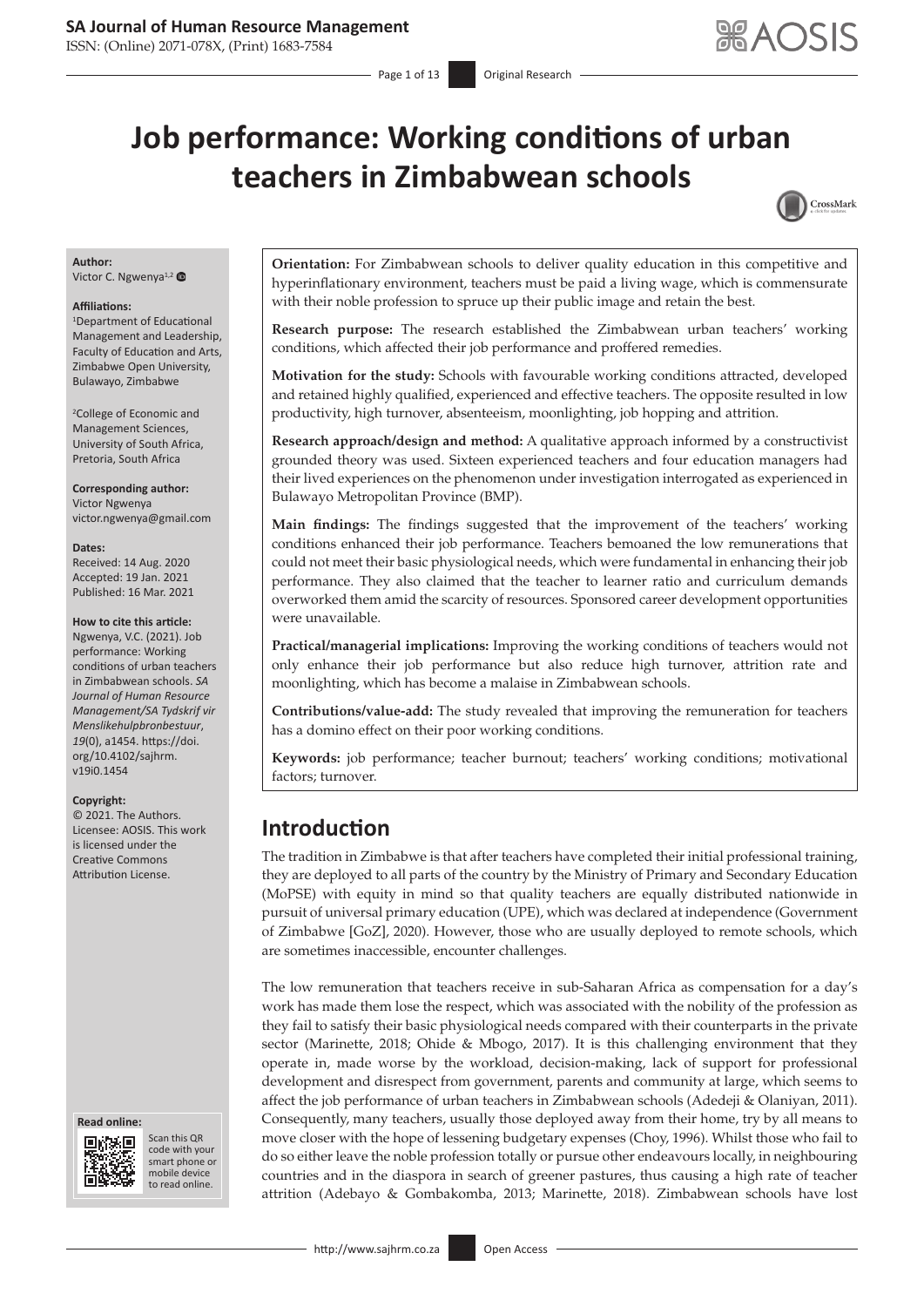dedicated, talented, experienced teachers with degrees particularly in mathematics and science out of such frustrations (Adebayo & Gombakomba, 2013). It is against this backdrop of poor remuneration and working conditions such as those highlighted here that the study sought to investigate the impact of working conditions of Zimbabwean teachers on their job performance.

# **Orientation**

The study is anchored on the management and motivation theories of Taylor, Grant, Elton Mayo, Maslow and Herzberg (Alonge, Onnoh, Olusesean, Ojo, & Nahaniel, 2020). Taylor and Grant in their works opined that workers' job performance is motivated by salaries and incentives (Alonge et al., 2020; Stoner, Freeman, & Gilbert, 2008). However, during the Human Relations era, Elton Mayo and Fritz Roethlishberger's Hawthorne experiment refuted that money and working conditions were motivators (Deckers, 2010). Instead, the experiment revealed that workers were motivated by the accomplishment of individual needs.

However, Maslow's hierarchy of needs and Herzberg's twofactor theory established that at the lowest level, the teachers' needs which would stabilise the working environment are the attainment of physiological needs, good salaries or wages, working conditions such as pensions, medical insurance, physical workplace, job security, safety needs, social needs, tenure, company policy, work ethics, organisational politics, quality of leadership, relationships amongst teachers and supervisors (Everard & Morris, 1996; Ngwenya, 2015; Owens, 1995). The acquisition of the basic needs of physiological, safety and love lays a firm foundation for the attainment of higher order ones (Govender & Bussin, 2020). Little wonder that, Herzberg referred to them as maintenance or hygienic factors, which must be present in the working environment for job performance to take place (Stoner et al., 2008).

Therefore, the teachers' working conditions are essential to customer satisfaction and job performance in a competitive environment (Eluka & Okafor, 2015). In corroboration, the Nigerian study revealed that dynamic and progressive schools would endeavour to attract and retain the right teachers for the job at the right time by creating and sustaining their motivation in the changing circumstances (Eluka & Okafor, 2015). Likewise, a Cameroonian study concurred with Maslow's and Herzberg's findings by revealing that the job performance of teachers came from wages, work environment factors, mentoring, promotional opportunities, cooperation and membership of working groups (Amin, 2015). Herzberg goes further to aver that if physical conditions are negative it can negatively impact the job performance of teachers (Deckers, 2010).

Maslow and Herzberg's observation is noteworthy which asserts that if the basic needs are not met that lay a firm foundation for the attainment of higher order needs such as responsibilities, opportunities for growth, achievement, recognition and advancement, it would be difficult for

education managers to enhance the job performance of teachers in a school (Ngwenya, 2015). Hygiene or maintenance factors are extrinsic whilst motivators are intrinsic (Alonge et al., 2020). Both scholars further assert that to enhance the job performance of teachers, the prerequisite factors which constitute the working conditions and are extrinsic in nature must exist first if motivators/ higher-order needs are to be attained.

In a similar fashion, Heathfield (2019, para. 2) opined that 'in order for employers to create an environment for employee satisfaction that can aid performance in a workplace, it is vitally important to know which key factors affect employee satisfaction'. Based on this assumption, 21st-century employers are advised to take a keen interest in the improvement of the working conditions of teachers to enhance their productivity and performance levels (Amin, 2015). Although such an endeavour must not be taken for granted, expenditures on improving the working conditions of teachers are investments and these investments have to be financed (Eluka & Okafor, 2015).

Generally, teachers value working conditions as essential ingredients to their satisfaction requiring regular maintenance and replacement of facilities (Eluka & Okafor, 2015). Routine hardships faced by teachers in the working environment make them go job-hopping or moonlighting searching for conveniences, which may later on lead to work abandonment so as to avoid stress (Eluka & Okafor, 2015). It is circumstances such as these that led the Nigerian study to postulate that the quality of the working environment in a school is a critical factor and may simply determine the level of teachers' motivation, subsequent performance and productivity (Eluka & Okafor, 2015). Hence, in this study, teachers are regarded as the most valuable resource and asset needed in the school environment (Amin, 2015).

# **Motivation of the study**

The socio-politico-economic hardships experienced by the Zimbabwean government in the past three decades have resulted in education being underfunded, with dire consequences on the teachers' poor working conditions (Mabhoyi, 2020). Hardest hit are the rural schools that were grossly affected by the 2000 violent land redistribution and the heavily contested 2008 elections, which resulted in the Government of National Unity (Mthiyane & Chiororo, 2019). Many teachers during this era were abducted, tortured or beaten to death (Hove & Chenzi, 2020) leading to an exodus of approximately 1.2 million people (teachers included) to neighbouring countries in search of greener pastures (Crush, 2012). Some fled from poverty, disease and economic suppression. The migration benefited South Africa the most. It received more than 10 000 teachers of which 400 were mathematics and science teachers (Mlambo & Adetibu, 2020). However, the unfortunate ones ended up doing menial jobs for survival, which is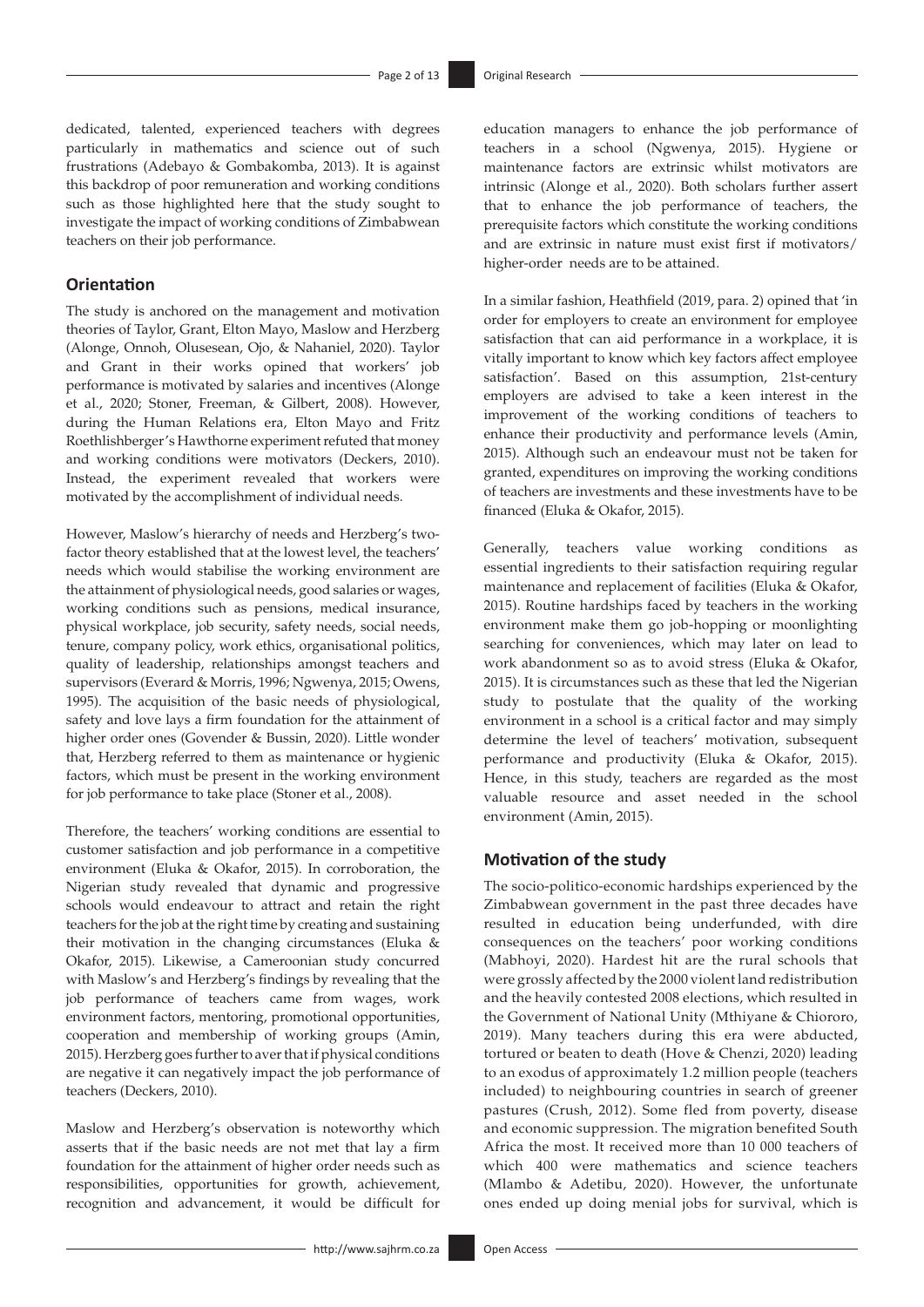a disinvestment in human capital to the Zimbabwean government.

Likewise, teachers who remained behind were forced by circumstances to develop survival strategies. To cushion themselves from the effects of the prevailing hyper inflationary environment, some teachers either went moonlighting in the informal market or commercialised education. Commercialisation of education is when teachers engage learners for private gains other than their normal salary or allowance (Tarisayi, Munyaradzi, & Chidarikire, 2020). These extra lessons are usually charged in US\$, not the local currency (Munikwa & Mutungwe, 2011). Although the practice is akin to the Ugandan experience as it boosts the pass rate of learners, Zimbabwean teachers seemed to abuse it (Munikwa & Mutungwe, 2011).

New concepts were being introduced at such platforms to market extra lessons and those who could not afford them missed out (Tarisayi et al., 2020). The practice had become more of a business activity resulting in government banning it (Tarisayi et al., 2020). Such unprofessionalism, including selling of snacks and sweets by some teachers during business hours, makes the profession unattractive to most recruits who usually settle for it as a profession of last resort (Evans & Yuan, 2018).

However, the Teachers' Union argued that teachers engaged in second jobs for financial freedom from a life of drudgery and servitude, which was being worsened by their poor salaries and working conditions (Macleod, 2016). Similar sentiments are echoed by Hunger, Morosini and Stobaus (2016) who postulated that teachers as human beings too are not immune to the pressures of a consumer society needing other sources of income or jobs. For that reason, improving the working conditions of Zimbabwean teachers is inevitable if their productivity and performance levels are to be enhanced at their workplaces.

The assumption of this study is that salaries and working conditions of teachers have a motivating effect on their job performance, both intrinsic and extrinsic (Mabhoyi, 2020). Teachers, according to Hanke (2019), seem to have been earning worthless salaries that have been eroded as a result of harsh inflation episodes of the past. Officially, Zimbabwean teachers are supposed to be paid in US\$ but their salaries are only paid in Bond Notes (surrogate currency) and real-time gross settlements (Mabhoyi, 2020). In the financial market, the Bond Note is vulnerable to hyperinflation against the US\$. Confronted with such an economic crisis, teachers argue that their salaries have further shrunk because of the prices of basic commodities, which are officially quoted in US\$ but treble when the buyer uses Bond Notes, thus reducing one's buying power (Mabhoyi, 2020). It is not surprising that McMahon (2018) argued that Zimbabwean salaries are not inflation risk protected, hence the appalling teachers' working conditions.

Zimbabwean teachers, in turn, perceive taking up teaching as akin to taking some vow of poverty (Mabhoyi, 2020). In corroboration, Ferreira (in Mabhoyi, 2020) goes further to argue that the liberation of the educational sector in 1992 deregulated the employment of teacher recruitment as many qualified teachers from colleges were not guaranteed of jobs leading to unemployment and underemployment. Poverty is manifested in teachers' failure to access medical treatment in Zimbabwe where doctors and pharmacies either demand payment in US\$ or cash up front (Mabhoyi, 2020), making the livelihoods of the terminally ill and those suffering from chronic diseases unbearable. It becomes worse when the small clique of the ruling elite can afford international medical care sponsored by the Reserve Bank of Zimbabwe whilst the majority of teachers languish in poorly resourced public hospitals and clinics as observed by Moyo (in Mabhoyi, 2020).

Kakande's (2015) study further painted a gloomy picture of what teachers experience as a result of induced poverty when he points out that their families were on a brink of eviction for non-payment of rent and struggled over the usual basics including paying school fees for their children. What this means is that the salaries of teachers have stagnated over years, yet prices of basic commodities escalate on a daily basis (Kennedy, 2012). The failure by government to compensate teachers adequately has degraded the profession into an underground subgroup of financially stressed workers who are genuinely driven into debt to make ends meet (Macleod, 2016).

The collective bargaining negotiations are noteworthy, which characterise the beginning of every school term. Government in its attempt to avert a teachers' strike usually makes offers, which it fails to fulfil timeously. On the contrary, teachers feel that government does not want to pay them a decent salary so as to keep them neutralised by poverty and alienated as an intelligentsia class (Mabhoyi, 2020). Mandel's (2017) study confirmed this sentiment when he opines that the Zimbabwean government probably borrowing from the Russian government's hatred of intelligentsia such as teachers could be doing so deliberately to dissuade them from democratic and socialist debates, which paint rulers as dictators. Shonk (2019) in reiteration asserted that such negotiations are usually in bad faith and government never establishes a rapport with teachers but only does so to confirm that it wields power and control over their careers and work environments.

Such behaviour by government could probably be one of the reasons frustrating Zimbabwean teachers because each time they raise genuine complaints on working conditions, which affect their job performance, their concerns are disregarded, instead they are lectured on patriotism and the liberation war against the imaginary threat of imperialist America and Britain (Mabhoyi, 2020). What the government seems to be forgetting is that patriotism is not a currency and does not pay the teacher's bills. As a result, salary negotiations have become a perennial labour issue leading to clashes and failure of negotiations between the Zimbabwean government and the teachers' union (Hunger et al., 2016). Teachers, in turn, basing their argument on Adam's equity theory, further argue that whatever salary adjustments government awards them are comparatively lower than other jobs, which demand the same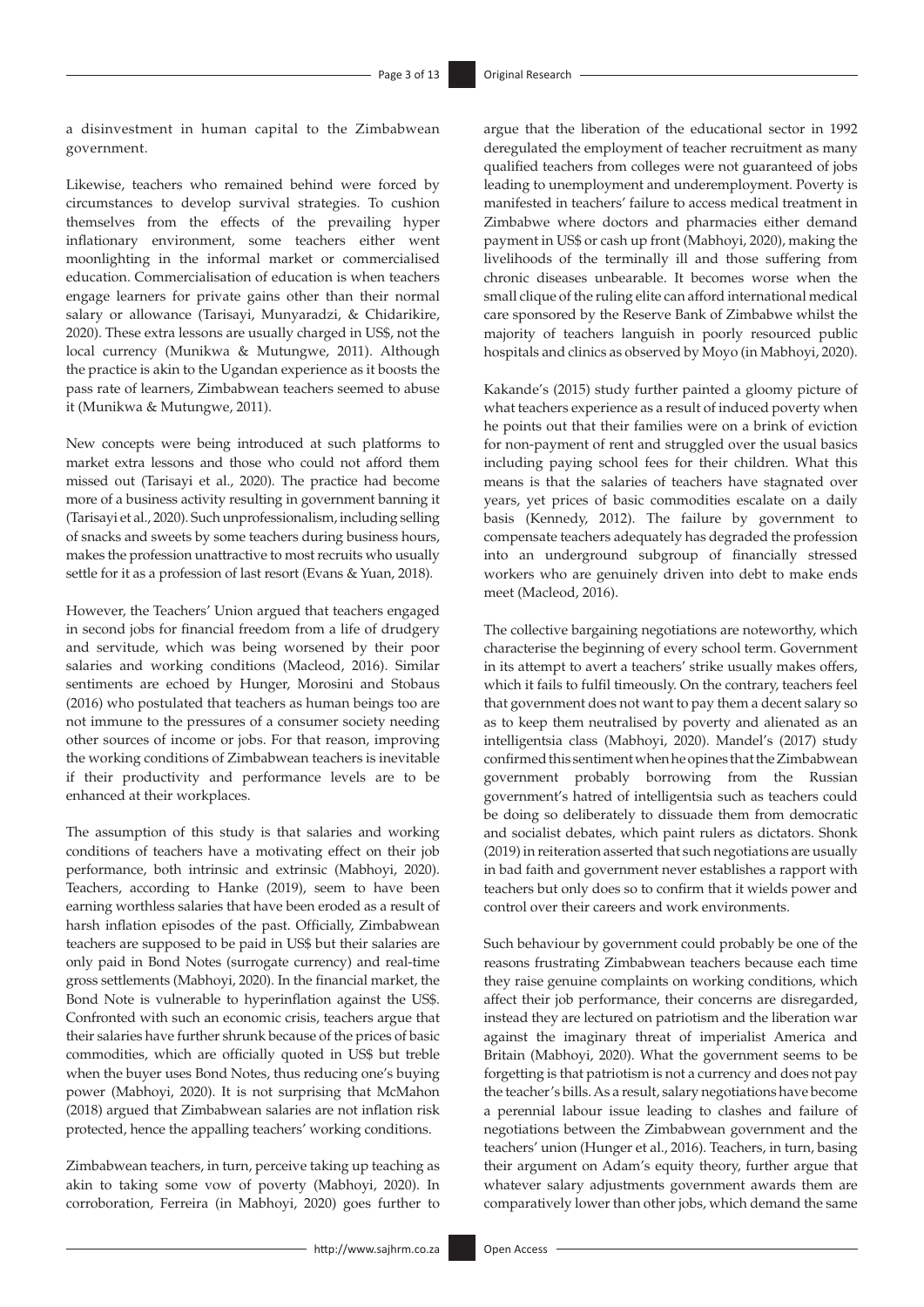training and qualifications as theirs (Ohide & Mbogo, 2017). Without doubt, the researcher is convinced that a wellcompensated teaching force will enable government to attract, retain and motivate high-quality teachers who will deliver education effectively (Hutton, 2011). In agreement, Eluka and Okafor (2015) posited that schools must know how to manage a diverse group of workers such as teachers because this aids in recruitment and retention of talented teachers and ensures a high level of job performance.

# **Objectives of the study**

The specific objectives of this study were:

- To identify and describe the working conditions, which affect the job performance of teachers in Zimbabwean schools.
- To suggest remedies that may be adopted by the Zimbabwean schools and government in improving the working conditions of teachers and their job performance.

# **Literature review**

In order for schools to deliver high-quality education, they must attract, develop and retain effective teachers by improving the working conditions (Choy, 1996). It has been proven in the United Kingdom that schools that offer their teachers a safe, pleasant and supportive working environment and adequate compensation are better able to attract and retain good teachers and motivate them to do their best (Choy, 1996). Therefore, the working conditions of teachers do not only affect their production levels but also the performance of the learners as well (Amin, 2015). The large classes and disruptive learners that teachers attend to, the geographical location of the school coupled with the low salaries they receive are some of the working conditions that affect their motivation and job performance in sub-Saharan African schools (Amin, 2015; Mabhoyi, 2020). Before looking at the working conditions of teachers as they impact their job performance, the terms 'working conditions' and 'job performance' need elucidation.

# **Working conditions**

According to Gerber, Nel and Van Dyk (in Eluka & Okafor, 2015, p. 2), working conditions 'are created by the interactions of employees with their organisational climate' including the psychological working environment and the physical layout of the job. On the contrary, Eluka and Okafor (2015, p. 2) go further to view these as 'seen in the light of facilities that aid employees whilst at work for their convenience and comfort on their job performance'. These definitions seem to focus on work-related and workplace issues.

# **Work-related and workplace issues**

Work-related issues amongst many entail a fair salary and benefits, professional development of young employees, brain drain caused by retirement leading to a talent gap and job-hopping (Portland Community College, 2015). These issues need addressing in order to recruit the best teachers or retain them. On the contrary, a workplace is 'a location at which an employer provides work for the employee, a place of employment' (Heathfield, 2019, para. 1). Kahn (in Eluka & Okafor, 2015) further views it as a complex teaching environment with different challenges such as work overload and underutilisation, being subjected to conflicting demands by school authorities, which may destruct teachers from executing their core business of teaching. In short, a school's workplace is the physical, social, technological and psychological environment in which teachers in their different capacities interact all the time with their learners, peers, superordinates and teaching and learning resources for the purposes of attaining common goals. This feat is achievable when the working environment is favourable. In turn, their remuneration must be commensurate with their efforts (Ohide & Mbogo, 2017). In other words, the type of compensation they get at the end of the day will either enhance their job performance or not. It is not surprising that Greenslade and Paddock (in Eluka & Okafor, 2015, p. 2) view working conditions as 'encompassing a wide range of issues from work itself to sanitary facilities and other conveniences that aid employees in the discharge of their responsibilities'. That is why working conditions are believed to lay the foundation for job performance to take off. They are also crucial in averting teachers' burnout, absenteeism, high turnover and stress (Steyn, 1996).

# **Job performance**

Motowidlo and Kell (2012, ch. 5) perceived it 'as the total expected value to the organisation of the discrete behaviour over a standard time'. Similarly, WiseGEEK (2020, para. 1) views it as: 'the sum total of workers' execution of assigned tasks'. Therefore, job performance is how effective and efficient teachers execute a given task within an allocated timeframe against benchmarks set by the school. Those who meet or exceed the targets set will be performing according to expectation, below that they will be underperforming.

# **Teachers' working conditions**

As education by any standards is a bedrock of any developing nation and teachers play a critical role in nurturing the minds and hearts of the youth who are regarded as the leaders of tomorrow (Adebayo & Gombakomba, 2013), there is need, therefore, to improve the working conditions, which affect their job performance so as to retain them. Studies conducted in Europe and sub-Saharan Africa established that the teachers' working conditions discussed here affect their job performance (Adebayo & Gombakomba, 2013; Adedeji & Olaniyan, 2011; Choy, 1996; Evans & Yuan, 2018).

### **Workload**

Workload which is the official teacher/learner ratio versus the real one on the ground is also of significance.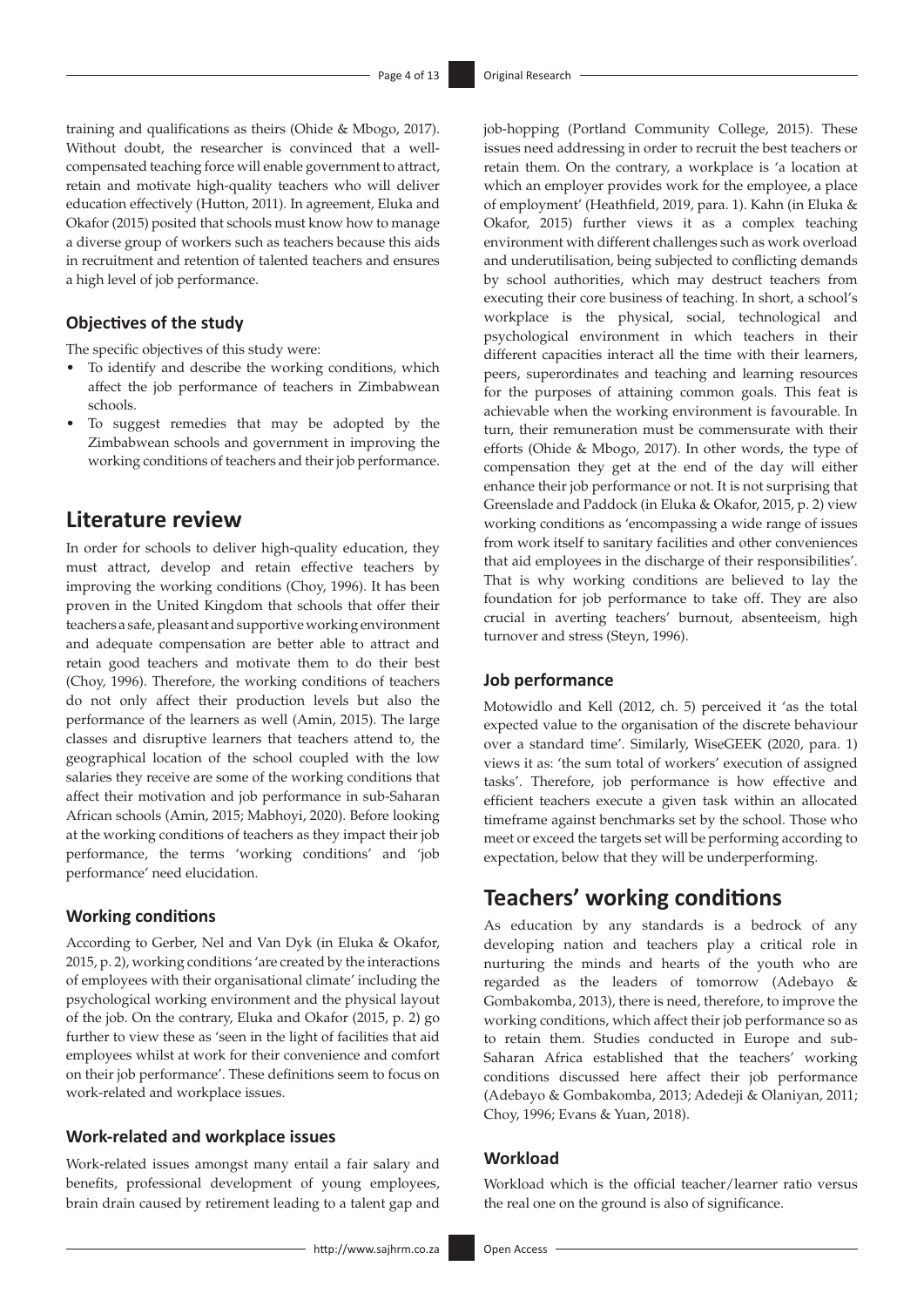Although the official teacher to learner ratio in the sub-Saharan Africa stands at 1:40 according to the World Bank Report (Adedeji & Olaniyan, 2011), many countries, including Zimbabwe, exceeded it by far because of the UPE policy, which was introduced at independence (Evans & Yuan, 2018). Ngwenya's (2020) study revealed that Zimbabwean classes at early childhood development level (0–4 years) had an average size of 1:48 instead of 1:20 and grades 1–2 (5–6 years) had 1:56 instead of 1:40. It is the UPE policy that led to large classes that had dire consequences on resources (Evans & Yuan, 2018; Shirrell & Reininger, 2017). It also led to overcrowded classrooms, more teaching periods and more non-teaching activities such as extra-curricular activities. In addition to that, teachers are made to spend more hours at work, prepare lessons after school, carry work to mark at home and conduct remedial lessons, which they find straining (Alonge et al., 2020; Evans & Yuan, 2018). In some extreme cases, teachers must contend with teaching multigrades (i.e. composite classes) or double shifting (i.e. hot-sitting) (Evans & Yuan, 2018).

# **Compensation**

Generally, worldwide, salaries are paid according to qualification and experience but not what teachers are able to do (Choy, 1996; Evans & Yuan, 2018). Although in countries such as Indonesia, teaching has been found to be an attractive profession because of the salaries offered (World Development Bank, 2013) and a fairly remunerated job in Lesotho, Zambia and Sierra Leone (Evans & Yuan, 2018), in Zimbabwe it is a different case. Adebayo and Gombakomba (2013) claimed that Zimbabwean teachers ever since 2008 when the country experienced high inflation rates, which eroded the purchasing power of their salaries, have failed to earn a living salary. A living salary in this respect must enable teachers to provide for essential needs, establish dignified living conditions for them and their families (Drussilla, Brown, Deardorff, & Stern, 2004). Essential needs which should constitute their working conditions comprise housing, energy, nutrition, clothing, healthcare, education, potable water, childcare, transportation and savings (Alonge et al., 2020; Drusilla et al., 2004; Nhundu, 1999). Such working conditions if conducive enhance the teacher's productivity and job commitment (Alonge et al., 2020; Chireshe & Shumba, 2011).

# **Support for teachers' professional development**

Generally, studies conducted in the sub-Saharan Africa have revealed that teachers yearn for self-actualisation, which is not only associated with realising their full professional potentials, but positioning themselves for future promotions as well (Drusilla et al., 2004; Harris, Davies, Christensen, Hanks, & Bowles, 2019). Further to that they have been found to pursue these opportunities for growth with vigour if they are supported by organisations that hire them (Alonge et al., 2020), a situation which obtains in developed countries as well (Choy, 1996). On capacity building programmes, the MoPSE in Zimbabwe demands that teachers with diplomas upgrade themselves to degree status for the effective

implementation of the new curriculum framework (GoZ, 2015). Attempts to upgrade the professional status of teachers that were government sponsored before the launch of the new curriculum were initiated in 2014 (GoZ, 2015). However, with time the exercise was abandoned because of lack of funds although with negative consequences on the implementation of the new curriculum in terms of professional pedagogy, teacher morale and attrition. The latter is confirmed by a study conducted in South Sudan which revealed that high attrition caused by lack of growth opportunities is prevalent in many African schools (Ohide & Mbogo, 2017).

# **School decision-making**

According to studies conducted in developing countries, teachers in smaller schools were found to be more engaged in the formulation of school policies and school affairs than their counterparts in larger ones (Adedeji & Olaniyan, 2011). Where they were excluded, they felt ignored and powerless in their efforts to improve the learning experiences of learners, despite their desire and enthusiasm (Adedeji & Olaniyan, 2011). Participation in the decision-making process enhanced their commitment and job performance (Harris et al., 2019; Shirrell & Reinenger, 2017). Furthermore, a study conducted in sub-Saharan Africa revealed that the majority of teachers investigated wanted autonomy in the classroom and control over setting of a disciplinary policy, curriculum issues and determining the content of in-service programmes (Adebayo & Gombakomba, 2013; Alonge et al., 2019; Shirrell & Reininger, 2017). However, very few claimed to have control over the disciplining of learners, deciding what was taught and selecting instructional materials (Ohide & Mbogo, 2017). Despite that, they claimed to have control over evaluating and grading of learners, selecting teaching techniques and determining the amount of homework assigned (Adebayo & Gombakomba, 2013; Shirrell & Reininger, 2017).

# **School safety and working environment**

Teachers deployed in crime-ridden areas felt unsafe as their security was not guaranteed (Evans & Yuan, 2018). They even feared that learners' behaviour which could be wayward at any given time, a situation if worsened by drug and alcohol abuse, has the potential to disrupt their working environments (Adebayo & Gombakomba, 2013). However, on the positive note, studies in developing countries have revealed that positive working environments play a very crucial role for teachers' physical, mental and emotional health (Evans & Yuan, 2018). To enhance the job performance of teachers, such workplaces must be closer home, comfortable, clean, have adequate teaching and learning materials, good infrastructure with adequate working space in wellventilated classrooms, high-quality furniture and subsidised food (Alonge et al., 2020; Evans & Yuan, 2018). Evans and Yuan's (2018) study even goes further to note that many teachers in Mozambique, Delhi, South Africa and Angola could not give their best because their learners sat on floors, classrooms were either in corridors or under the trees, respectively. Equally frustrating was the situation in Uganda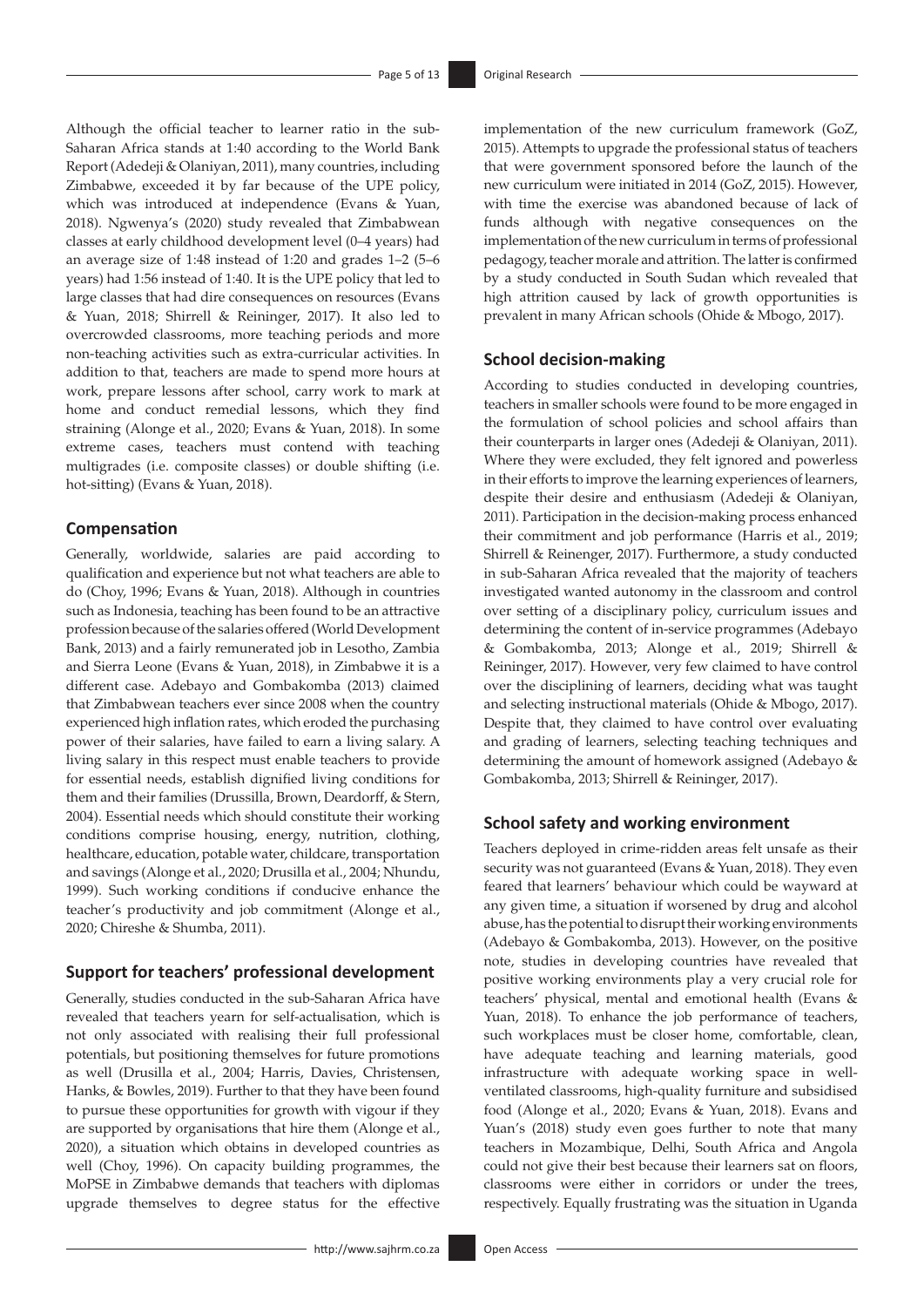and Zimbabwe where the shortage of textbooks affected the effective and efficient implementation of the national curriculum. In Uganda, the textbook/learner ratio was 1:14 whilst in Zimbabwe because of the introduction of the new learning areas, which never existed before, it was 1:40 (Ngwenya, 2020). It is working conditions such as these which have been found to impact the job performance of teachers which this study intends to investigate.

# **Learners' readiness to learn**

Several studies in African countries have revealed that the acquisition of knowledge and skills is affected by the use of the coloniser's language as an official medium of instruction. Along that school of thought, Zimbabwe introduced 16 official languages, including sign language to facilitate the provision of inclusive, equitable and equal education (GoZ, 2013, 2015), particularly in mathematics and science where many learners are faced with challenges (Adebayo & Gombakomba, 2013; GoZ, 2020). Despite the adoption of indigenous languages that many scholars thought aided learners' readiness to learn, teachers' job performances were still hindered by learners who came to school without exercise books, completed homework, pens and pencils (Adebayo & Gombakomba, 2013). This, in turn, affected the efficient and effective attainment of organisational goals.

# **Relationships with superiors and colleagues**

Generally, the leadership style and supervisory practice used by education managers in their interactions with subordinates have been found to affect the job performance of teachers (Harris et al., 2019; Shirrell & Reininger, 2017). In such situations, education managers are advised to be both task and human related if they are to get the best out of their teachers (Alonge et al., 2020). Partnership engagements between the two parties are also encouraged if organisational goals are to be achieved as expected. However, goal incompatibility between education managers and teachers and the criteria used for evaluating and rewarding teachers if not checked may be stressful and conflicting (Alonge et al., 2020). On the contrary, the structure of the school set up itself with its subdivisions into smaller units; isolates teachers from their colleagues with little opportunity for interaction (World Bank, 2016). In such circumstances, peer supervision is non-existent and teachers have limited cooperation amongst themselves because of the nature of their job, which affects their job performance in the long run (Alonge et al., 2020).

# **Public respect for teachers**

In the past, teaching has been highly revered and considered a noble profession (Marinette, 2018). However, in recent decades the status of teachers across the world seems to have declined in terms of pay, respect and working conditions (Evans & Yuan, 2018). Moorj (in Evans & Yuan, 2018, p. 21) confirms this observation in 'Teaching as a profession no longer enjoys the high social prestige as it did 30 years ago'. It is not surprising that in most African countries, the teacher's status is similar to social workers or librarians, except in China where it is equivalent to doctors (Evans & Yuan, 2018). Foreign teachers teaching in international schools in China enjoy numerous perks such as flight allowance, furnished apartments, paid holiday and health insurance (Mlambo & Adetibu, 2020). In Zimbabwe, the status of teachers was seriously eroded during the high inflation experienced in the past such that some teachers abandoned the noble profession in order to do menial jobs as highlighted before (Adebayo & Gombakomba, 2013). Previous solutions by policy-makers in the past have been to recruit more teachers to replace those who will have left, which has never been a viable solution (Harris et al., 2019). It is this lack of public respect which has made teaching, a profession of last resort as alluded to before as many would-be graduates disrespect it and many parents would not even encourage their children to take it up as a career (Evans & Yuan, 2018). Such a state of affair does not only affect the job performance of Zimbabwean teachers, but engenders high turnover and attrition rate, hence this investigation.

# **Research methodology**

The epistemological methodology used was informed by constructivism. The ontological position was anchored on relativism which assumes that knowledge is a product of human interaction as opposed to realism (Denscombe, 2014). Resultantly, the researcher attempted to socially and culturally construct knowledge based on the lived experiences of the participants and interactions with others in a given context (Creswell, 2018). As the study sought to have a deeper understanding and interpretation of the subjective world of human experience, its complexity and multiple realities (Charmaz, 2014), a constructivist paradigm was used. The assumption was based on the belief that there is no objective knowledge which is independent of thinking and reasoning by humans, so knowledge and meaning are acts of interpretation between the participants and the researcher (Creswell, 2018).

# **Research approach**

A qualitative approach was utilised in an attempt to explore and understand the central phenomenon better (Denscombe, 2014). It was also used to observe and interpret reality with the aim of developing an explanation and a theory on what was being experienced by teachers in their workplaces (Creswell, 2018).

This further helped in the understanding of the teachers' working conditions within their social and cultural context from their voices and perceptions better (Charmaz, 2014). The adoption of this approach was based on the assumption that it is humanistic, naturalistic, holistic and is concerned with how the social world is interpreted, understood, experienced, produced and constituted by the participants and the interaction of the researcher (Creswell, 2018).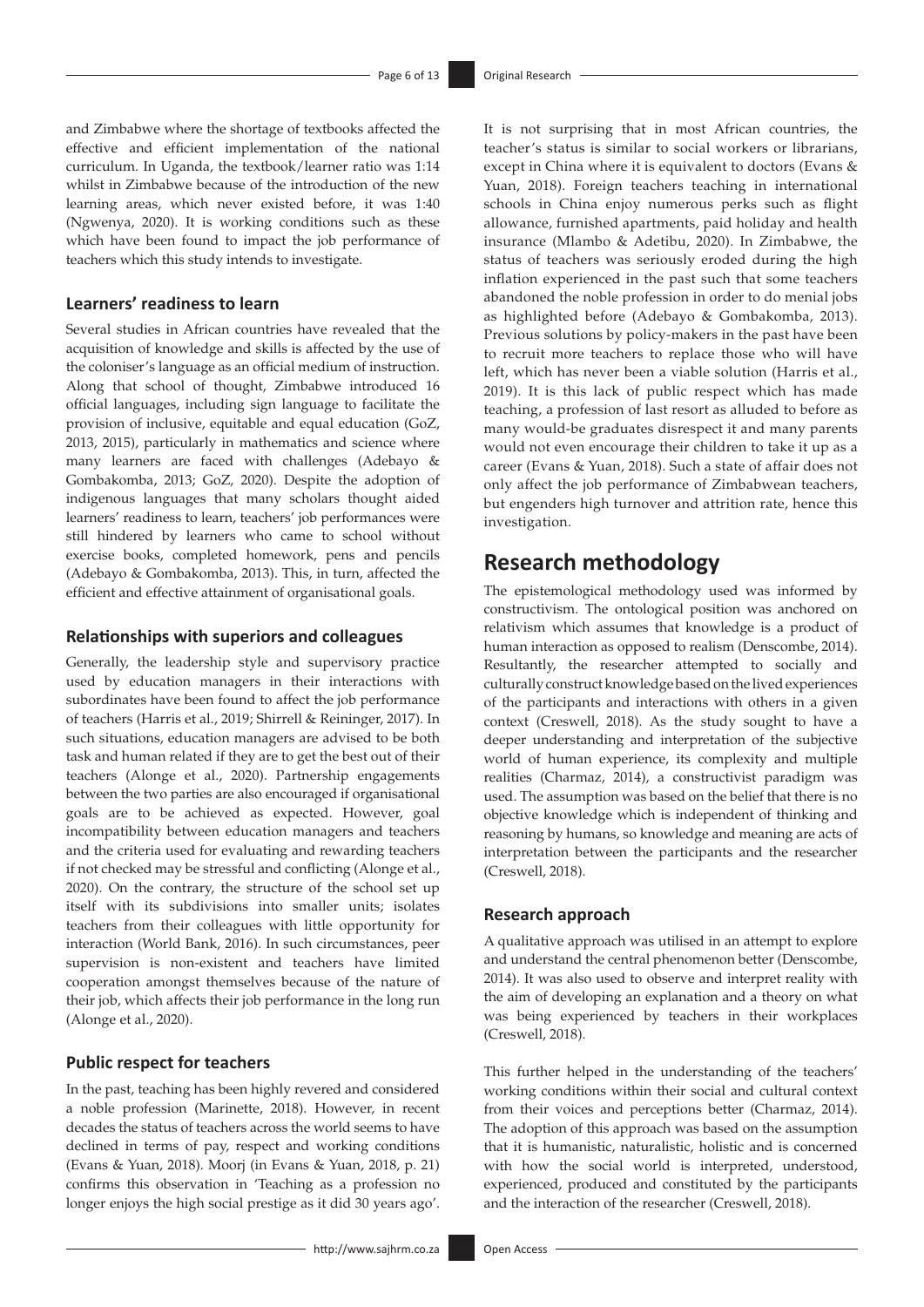# **Research method**

A constructivist grounded theory which is rooted in pragmatism and is inductive in nature was used to generate data (Charmaz, 2014). The intention was to generate theory grounded in pragmatic observations and the participants' experiences (Charmaz, 2014). Data derived from experiential engagements and direct contacts with the participants were reported using thick descriptions based on the emergent themes (Denscombe, 2014).

# **Research setting**

The study was conducted in the Bulawayo Metropolitan Province (BMP) which is the second largest city in Zimbabwe and is subdivided into five operational districts. The province is home to about 128 primary schools, 48 secondary schools and numerous higher institutes of learning. Historically, Bulawayo has been the industrial centre and the hub of the National Railways network. However, the economic meltdown that has led to the closure of many industries has had a negative bearing on the working conditions of teachers. Parents in partnership with government play a major role in the provision of education in Zimbabwean schools (GoZ, 1998). They construct schools, provide teaching and learning materials, equip specialised classrooms, fund sporting activities and depending on their financial capabilities, provide incentives for teachers amongst many of their responsibilities. It is the lack of financial power by some parents coupled with the hyperinflation rate of the economy that has grossly affected the working conditions of teachers in the BMP (Wikipedia, 2020).

# **Entry and establishing research roles**

Permission to conduct the study was sought from the MoPSE. The approval letter was used to seek permission from the Provincial Education Director of the BMP. Further permission was sought from the District Inspector and education managers of the Cluster Schools, which were investigated. Before any fieldwork was undertaken, ethics clearance was

#### **TABLE 1:** Biographic data of participants.

sought from the Zimbabwe Open University. Ethical issues observed entailed human dignity, privacy, confidentiality and anonymity. Thereafter, participants were briefed about the potential benefits of the research and the physical, psychological, social, economic or legal harm that they would experience by participating in this research. They were assured that, in the event adverse effects were experienced, peer debriefing and counselling would be employed. All these efforts were meant to solicit their voluntary consent. Consenting participants were made to sign consent forms. Then, appointments for interviews were made. During the interview, the researcher's prejudices and biases were minimised by focusing on the research questions.

# **Research participants and sampling method**

A non-probability sampling method was utilised involving a combination of purposive and snowball sampling techniques in selecting 16 consenting teachers. Initially, five senior teachers who had served the longest in each District Schools were deliberately selected. In a snowball fashion, the interviewee was requested to nominate another senior teacher with similar lived experiences of his or her working conditions within the jurisdiction of the BMP because the intention was to delve in-depth on exploring the specifics of the phenomenon (Best & Khan, 2014). This made it easier, economic and quicker to generate volumes of data within a short space of time (McCombes, 2020). The views of the teachers were cross-checked with those of four education managers who were equally selected purposively giving a sample of 20. The sample size was determined by theoretical saturation and was considered adequate (Silverman, 2016). Here is the demographic data of the participants.

Table 1 reveals that the composition of the major participants comprised five males and 11 females portraying how the urban deployment of teachers is gender biased. All participants were degree holders with 10 of them having studied management. Amongst these was participant 2 with a PhD degree. Their teaching experiences ranged from 14 to 32

| <b>TABLE 1:</b> Biographic data of participants. |        |                                                     |                            |  |  |
|--------------------------------------------------|--------|-----------------------------------------------------|----------------------------|--|--|
| Participants                                     | Gender | <b>Professional qualifications</b>                  | <b>Experience in years</b> |  |  |
|                                                  | Male   | Bachelor of Educational Management                  | 15                         |  |  |
| 2                                                | Female | Doctor of Educational Management<br>28              |                            |  |  |
| 3                                                | Male   | Bachelor of Educational Management                  | 17                         |  |  |
| 4                                                | Female | Bachelor of Educational Management and Leadership   | 17                         |  |  |
| 5                                                | Female | Master of Educational Management                    | 17                         |  |  |
| 6                                                | Female | Master of Educational Management                    | 15                         |  |  |
| $\overline{7}$                                   | Female | Bachelor of Educational Management                  | 28                         |  |  |
| 8                                                | Male   | Bachelor of Guidance and Counselling                | 28                         |  |  |
| 9                                                | Female | <b>Bachelor of Education</b><br>24                  |                            |  |  |
| 10                                               | Female | <b>Bachelor of Education</b>                        | 26                         |  |  |
| 11                                               | Male   | Bachelor of Science and Agriculture<br>23           |                            |  |  |
| 12                                               | Female | 18<br>Bachelor of Educational Management            |                            |  |  |
| 13                                               | Female | Bachelor of Education in English<br>20              |                            |  |  |
| 14                                               | Male   | <b>Bachelor of Arts</b><br>14                       |                            |  |  |
| 15                                               | Female | Bachelor of Educational Planning and Policy Studies | 32                         |  |  |
| 16                                               | Female | 15<br>Bachelor of Educational Management            |                            |  |  |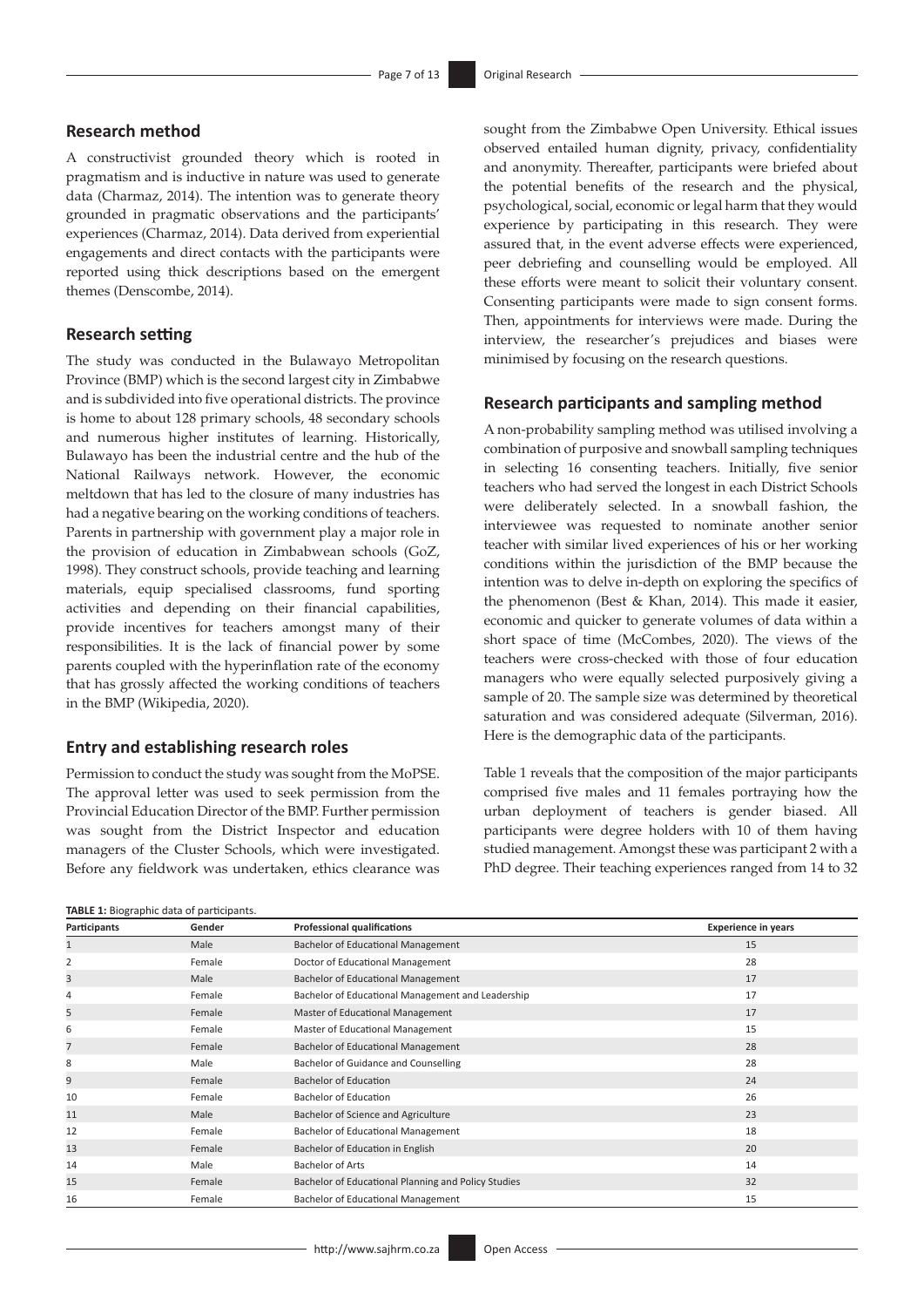years with half of them having taught for more than 20 years. The data generated from the teachers on the same phenomenon were triangulated with that from the four education managers of the same schools who were equal in gender. Two of these had a Master's degree whilst the other two had first degrees. All of them had been in that post for more than 10 years. Judging by the qualifications and experiences of the 20 participants, the researcher was convinced that their responses would yield credible, dependable, transferable and confirmable data (Korstjens & Moser, 2018).

# **Data gathering methods**

A semi-structured interview protocol with open-ended questions comprising three key questions was used: (1) what does the term 'working conditions of teachers' mean? (2) How do the working conditions of teachers affect their job performance in Zimbabwean schools? (3) How can the identified working conditions of teachers be improved? To augment interview data, an observation checklist was utilised to elicit emotions, experiences and opinions from participants in a face-to-face interaction. The thematic questions encouraged the participants to give elaborated responses, which in some instances were triggered by probing. The researcher also used these to obtain a description of the teachers' life world *in situ* in a conversational manner with respect to interpreting the described phenomenon and in turn participants sought clarification on ambiguities (Best & Khan, 2014). In the process, the physical expressions, tone of the voice and reactions to the questions were observed for interpretation as well. The interview and empirical observation data generated were triangulated and authenticated by the four engaged education managers.

# **Data recording**

Interview data were tape recorded and observations were captured as they occurred. A field notebook was also used to supplement the recorded data. All generated data were transcribed, de-identified in such a way that it was not traceable to the source, coded, encrypted and was archived in the hard drive of the laptop for a minimum period of 5 years. Thereafter it would be deleted permanently and hard copies containing such data would be shredded (Creswell, 2018).

# **Strategies to ensure data quality and integrity**

Credibility of data gathered was enhanced by reporting it using thick, rich descriptions in the participants' voices using representative verbatim citations transcribed from the interviews conducted to demonstrate the connection of the data and the findings within the context. This enabled the researcher to have a shared experience with the reader and enhanced transferability (Korstjens & Moser, 2018).

# **Data analysis**

Raw data from the audiotape were transcribed, whereas data from field notes and the observation protocol were assembled

under a framework of analysis determined by the research sub-questions (Charmaz, 2014). Data analysis occurred simultaneously with data generation through a process of constant comparison analysis and theoretical sampling (Creswell, 2018). In the process of emergent data, the researcher was sensitive to the voices of the participants. Generated data were subjected to open coding that involved reading it several times to create summaries using preliminary labels, axial coding to create conceptual families from the summaries and selective coding which turned the families into a formal framework with a variable that included all the generated data (Charmaz, 2014). Initially, a single case was investigated using a semi-structured interview protocol and participant observation to create a conceptual category, and then 19 more cases to confirm the indication followed until theoretical saturation was achieved (Glaser & Straus, 1998). It is from this empirical encounter that the subject matter was reported under different themes from which the theory was unearthed (Denscombe, 2014).

# **Findings**

The data analysis process yielded the following thematic areas, namely, the definition of the working conditions of teachers and job performance, demotivators, leadership, teaching and learning resources, physical and technological environment.

# **Awareness of the working conditions of teachers and job performance**

According to the participants, the working conditions of teachers are:

'[*T*]he physical, safe and friendly working environment experienced by a teacher in relation to others as provided by the employer with clear laid down regulatory procedures on how duties should be executed based on one's job description within a given timeframe … remuneration, benefits and availability of resources included.'

In summary, participants 4 and 10 perceived these as 'codified terms of employment based on the contract and labour laws of the country.'

On job performance, they reported that:

'[*I*]t entails how well a teacher executes his or her duties based on the job description and is usually measured by outcomes such as one's pass rate, learner discipline and class attendance.'

In concurrence, participants 7 and 9 viewed it as 'an effective and efficient accomplishment of an assigned task based on stipulated guidelines with quality as a measure of success.' Convinced that they had a conceptual understanding of the terms, the researcher then interrogated them on the teachers' working conditions, which affect their job performance and the findings are summarised in Table 2 under the emergent themes.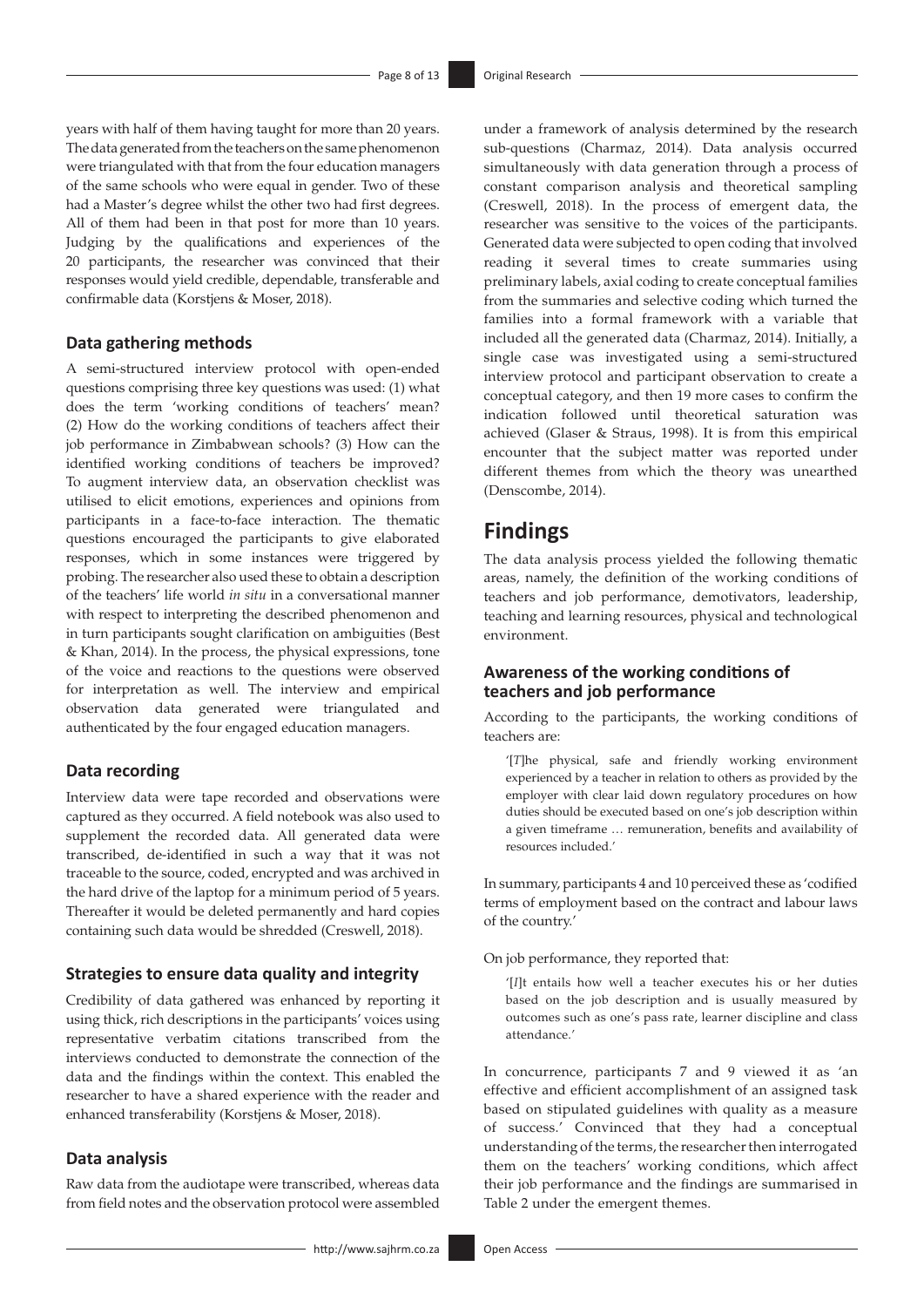**TABLE 2:** Research question and generated main and subthemes.

| Question                                                     | <b>Major theme</b>                              | Subtheme                                                                                                                                                                                                                                           |
|--------------------------------------------------------------|-------------------------------------------------|----------------------------------------------------------------------------------------------------------------------------------------------------------------------------------------------------------------------------------------------------|
| <b>Working conditions</b><br>which affect job<br>performance | 1. Demotivators                                 | 1.1 Low remuneration<br>1.2 Lack of intrinsic and extrinsic<br>motivators<br>1.3 Loans/accommodation<br>1.4 Transport/housing allowance<br>1.5 Medical aid<br>1.6 Hunger<br>1.7 In-service<br>1.8 Curriculum demands<br>1.9 Undisciplined learners |
|                                                              | 2 Workload                                      | 2.1 Teacher to learner ratio.<br>2.2 Congested timetable<br>2.3 Numerous records<br>2.4 Multiple duties<br>2.5 Long hours<br>2.6 Deployment<br>2.7 Performance appraisal<br>2.8 Vacation leave<br>2.9 Government policies                          |
|                                                              | 3. Leadership                                   | 3.1 Unqualified/incompetent<br>3.2 Communication skills<br>3.3 Entrepreneurial skills<br>3.4 Unprofessionalism<br>3.5 Inferiority complex<br>3.6 Harassment<br>3.7 Favouritism<br>3.8 Parental engagement                                          |
|                                                              | 4. Teaching and<br>learning<br>resources        | 4.1 Inadequate<br>4.2 Unfair distribution<br>4.3 Library facility<br>4.4 Stationery<br>4.5 Connectivity                                                                                                                                            |
|                                                              | 5. Physical and<br>technological<br>environment | 5.1 Insecure<br>5.2 Infrastructure<br>5.3 Hot-sitting<br>5.4 Water source                                                                                                                                                                          |

# **Teachers' working conditions that affect their job performance**

### **Demotivators**

All participants bemoaned their salaries, which they claimed to be 'below the poverty datum line' and were therefore incapacitated in one way or another in these prevailing harsh socio-economic conditions as 'prices were escalating daily'. The 'bunching of their salaries regardless of qualifications and experience' and the 'lack of rewards and incentives to motivate them both intrinsically and extrinsically' worsened their plight. Their desperate state is collectively expressed in the following words:

'Teaching is a noble profession yet we have become a laughing stock. Government must give us house loans to spruce up our image. Instead our learners are our landlords. Rentals are charged in US\$s yet my salary is in this surrogate currency. To pay …, I rely on the black market whose exchange rate is unbearable. Then I am left with nothing to survive on and hunger rages on. I wonder why we are not paid in US\$s.'

Their circumstances have been worsened by their failure to access their preferred medical facilities when they fall sick as service providers either demanded 'cash upfront or US\$ payment' despite belonging to the giant medical society, which caters for all civil servants. Teachers suspected that the society may be failing to meet its financial obligations. Resultantly, they found themselves hospitalised 'in public hospitals which are poorly resourced … many a time have no drugs or medical personnel are either on strike or go-slow.'

Likewise, participants quipped that 'the new curriculum demands imposed on us on a daily basis by management or the parent Ministry, amid the scarcity of resources are frustrating'. They even queried why they were supposed to upgrade their qualifications in line with the new curriculum's demands at their own expense. Instead, they suggested that 'government must fund our in-service courses and take a front seat in mobilising the much needed resources for efficient and effective implementation of the new curriculum.' Similarly, participant 9 felt that government's emphasis on 'Children's Rights' without putting measures to safeguard teachers has turned learners into unruly brutes. In concurrence, participant 5 remarked that 'these disrupt lessons willy-nilly and teachers are insecure.'

# **Workload**

All participants felt that the current teacher to learner ratio of 1:40 was being violated by government as teachers found themselves teaching classes of up to 60 learners at the most because of the UPE policy, which compels public schools to admit learners beyond the official ratio. This scenario:

'[*D*]oes not only crowd classrooms, but overworks us as well when it comes to the marking load, classroom management, the provision of teaching and learning resources and individual attention … in the end the hallmark of the child-centred pedagogy is compromised in the process.'

Evidence on the ground testified to this phenomenon. The extra furniture in the classrooms meant to accommodate extra learners limited movement/ventilation and learners in some cases were observed sharing textbooks in the ratio of 1:5. In severe situations, it was only the teacher who had the official textbook.

When education managers of investigated schools were quizzed on this experience, their collective response was: 'government's non-exclusion policy of learners for nonpayment of fees is financially crippling the operations of our schools.'

Furthermore, participants acknowledged that the advent of the new curriculum, though noble, had brought with it new subjects, which deskilled them such as: 'Information Communication Technology, Art Displays and Agriculture'. Resultantly, most participants felt that the 'timetable was congested and overloaded'.

They even suggested that 'specialist teachers must be hired to teach specialist subjects such as Physical Education to lessen our burden'. Others further intimated that teachers should be allocated one afternoon activity over and above their teaching load to reduce the working hours, which spilled into their home time as they carried exercise books to mark, let alone with the 'suspension of vacation leave'. Furthermore, they complained about the numerous records, which were demanded by the District School Inspectors (DSIs) on their routine visits. These varied from 8 to 12 according to schools. In their view, 'some records are a duplication of the other'.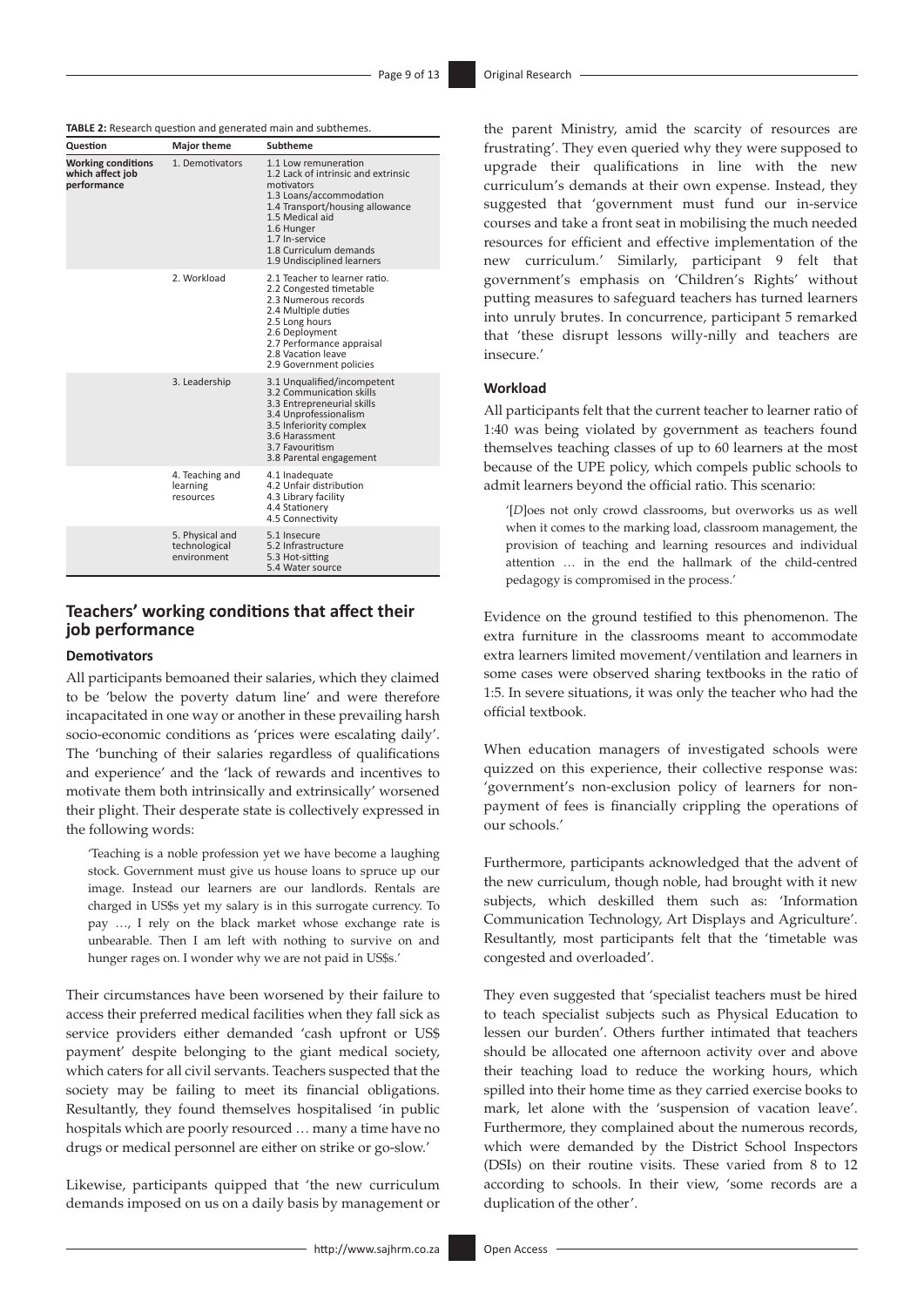When probed further, teachers intimated that at the most five records: 'Scheme cum Plan, Individual Progress Record, Class Register, Class Inventory and Remedial Record' would suffice. They further claimed that some records such as 'the Progress record can be combined with the Reading record'.

Participant 7, with 28 years of teaching experience, lamented the precious time teachers wasted in trying to update the records in preparation for inspection by the DSIs at the expense of teaching. When education managers were interrogated on this phenomenon, they claimed that 'these numerous records are imposed by DSIs and resisting them would result in victimisation or intimidation'. Likewise, participant 9 did not see the wisdom of completing performance appraisal forms annually as ever since the tradition started, no feedback has been received from the employer. To her, 'it has become a tick box exercise which does not add value to teaching'.

#### **Leadership**

Most participants claimed that some education managers 'are not adequately qualified for the posts or do not have a management degree … those appointed on seniority are worse'. Participants 6 and 12 further observed that such education managers because of 'inferiority complex become unprofessional in dealing with their subordinates whom they constantly harass and undermine because they possess superior qualifications'. Participants 5, 7 and 16 also weighed in by claiming that they also 'have poor communication skills', 'lack appropriate entrepreneurial skills needed for self-sustenance in schools … are incapable of mobilising parents to be engaged in the education of their children'. Such education managers, in participants 2, 1 and 4's perceptions, preferred 'inspection as opposed to supervision to exert their authority'. In some cases, teachers pointed out that the same education managers have 'favourite teachers who always attended Non-Governmental Oganisations' workshops with better benefits as opposed to government organised ones.

### **Teaching and learning resources**

All participants concurred that teaching and learning resources in schools were inadequate and where they were available were unfairly distributed. Cases of vulnerable learners who could not afford stationery were also reported.

### **Physical and technological environment**

Participant 3 claimed that some school buildings were 'anachronistic' and 'an eyesore to the public'. He could not even remember when his school was last painted for the 17 years he has been teaching there. On scrutiny, some paint and tiles were even peeling off and ceiling boards falling off in some classrooms.

Participant 10 weighed in: 'school grounds are deserts because of water shedding … we go for a week without this precious liquid'. All participants agreed that their situation was compounded by mainstreaming of the early childhood development entity to the regular school leading to some

'libraries' being converted into classrooms and 'hot-sitting' being introduced. Surprisingly although, some urban schools lacked 'internet connectivity' in this time and age.

# **Discussion**

Generally, Zimbabwean urban teachers and education managers who were investigated seem to be professionally qualified and experienced with one teacher being a PhD holder in Educational Management. Their definitions of working conditions and job performance revealed that they are conscious of the factors, which motivate their productivity levels and performances in their workplaces.

The findings of the study revealed that the poor working conditions in which the majority of Zimbabwean urban teachers operate in border on low remuneration as observed by the literature reviewed. Based on the equity theory, they argued that their remuneration neither enhanced their job performance nor enabled them to improve their standard of life in comparison to their counterparts in the private sector in the competitive environment they found themselves in as opined by Ohide and Mbogo (2017). Resultantly, their low earnings could not afford the basic physiological needs they needed for human survival, let alone basic commodities whose prices are pegged at black market rates. It is not surprising that some teachers professed hunger.

Disturbing, though, was the failure by schools to reward or incentivise excelling teachers in recognition of their good performance and the bunching of salaries regardless of their qualifications or experience, thus defeating the purpose of professional development as demanded by the new curriculum (GoZ, 2015), which is undertaken at their own expense. The schools' failure to provide favourable conditions that would enable teachers to acquire the basic physiological and safety needs, which are supposed to lay a firm foundation for the higher order ones, could be one of the reasons schools fail to retain the best teachers for the job, (Alonge et al., 2020; Portland Community College, 2015) more so that the quality of working environment is a critical factor, which determines the level of an employee's motivation, subsequent performance and productivity (Eluka & Okafor, 2015).

The study also revealed that Zimbabwean teachers are overworked because of the unofficial teacher/learner ratio, which is compounded by the admission policy, congested timetable with new learning areas wherein they do not have the expertise and the allocation of various co-curricular areas that prolong job engagement. The numerous routine demands of the new curriculum which are either imposed by management or the MoPSE without due process or adequate resources as the old one undergoes metamorphosis are of significance. Likewise, are DSIs who have turned teachers into scribes by demanding numerous and conflicting 'school records' without their professional engagement.

Supervision of teachers has also become nightmarish in the hands of incompetent education managers. It is characterised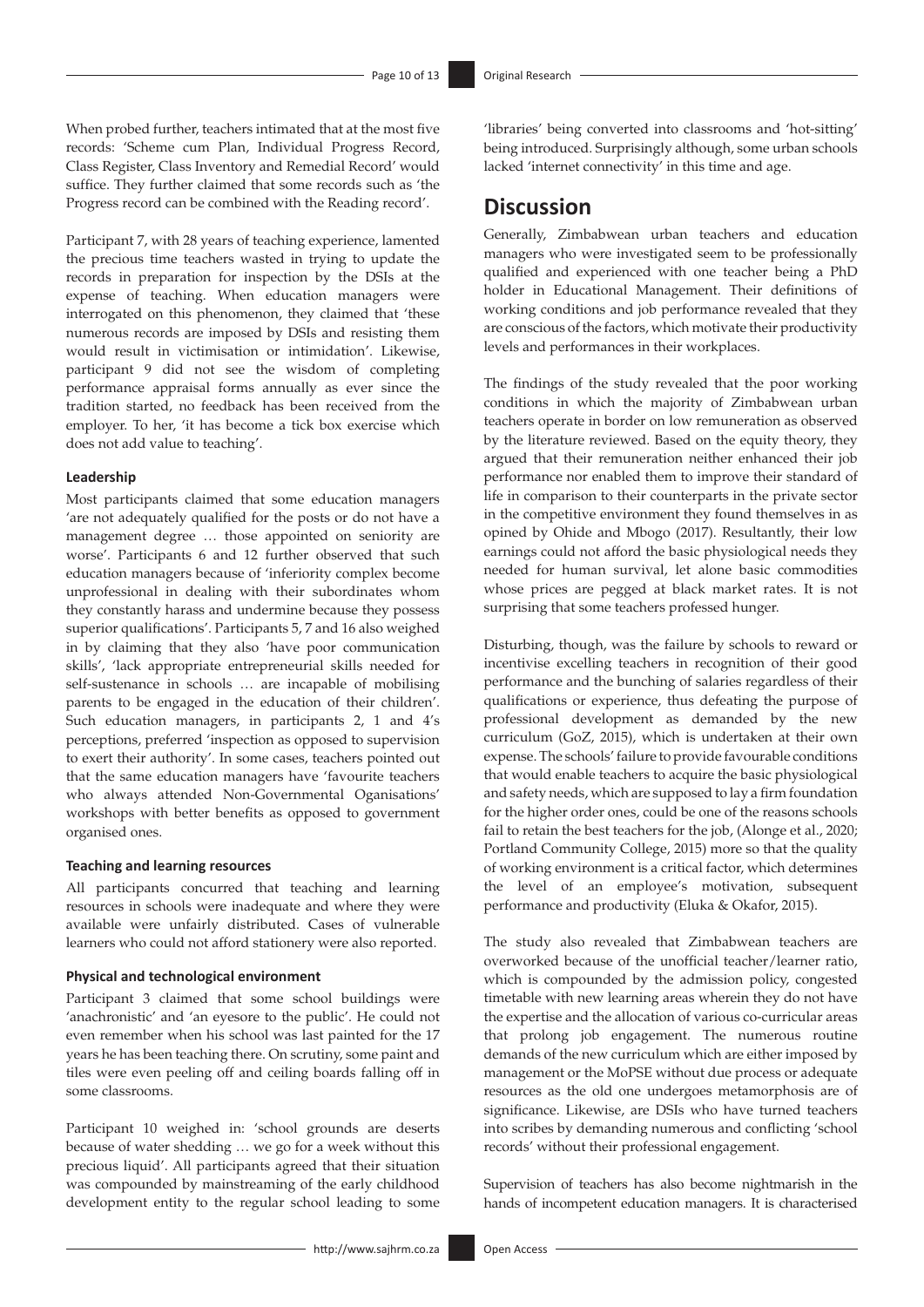by 'inspection', 'victimisation', 'intimidation' 'unprofessionalism' and 'favouritism'. Some of them have been found to lack 'entrepreneurial skills' meant to propel schools to greater heights in this technologically advanced society.

Capital projects and mobilisation of resources in Zimbabwean schools are funded by parents in partnership with government (GoZ, 1998). The economic meltdown coupled with high unemployment and drought has led to the dearth of teaching and learning resources, dilapidated and inadequate infrastructure, 'hot-sitting' and unattractive school grounds.

# **Limitations of the study**

The results of this study need to be interpreted with great care as the investigation was confined to the BMP utilising a small sample compatible with qualitative studies as the purpose was to explore the phenomenon within a given context not to generalise. The transferability of these findings is left to the reader to make judgements about their applicability to other comparable instances (Denscombe, 2014).

# **Practical implications and recommendations**

Based on the findings of this study, the following recommendations are made:

Appointed education managers must have a degree in Educational Management, not subject ones, if they are to be equipped with the appropriate management software relevant to the post. Those without should be encouraged to upgrade their professional qualifications so as to match most of the professionally qualified teachers practising in Zimbabwean urban schools in order to avert the uncalled for conflicts or stresses influenced by inferiority complex. In addition, some operational areas where they are found wanting may be remedied by in-servicing them as highlighted by participant 6 and 11.

Teachers should be paid a living wage, pegged above the poverty datum line, to enable them to survive in the Zimbabwean hyperinflationary environment they operate in to avert job withdrawals, abandonment or attrition. Funds permitting, teachers could be paid in the US\$ not the surrogate currency that only serves to fuel inflation, which stood at above 785% as of May 2020. Salaries of teachers must be de-bunched forthwith, as bunching defeats qualifications and experience differentials. In a small way, schools through parent bodies must reward and incentivise high fliers so as to motivate their job performance. In addition, they should be provided with teas and snacks to prolong their engagement at school and avert hunger.

Some related subjects, such as art displays and physical education, brought about by the new curriculum, need amalgamation to decongest the timetable. Specialist subjects must be taught by specialists to reduce the classroom

practitioner's teaching load. Above all, vacation leave must be reinstated unconditionally and record books must result from a professional engagement between DSIs and teachers, not unilateral decisions, which only cause tension.

Flourishing companies must be encouraged to adopt or twin with disadvantaged schools within the communities they operate in. These will partner schools in resource mobilisation. Schools too, whilst exploiting the various entrepreneurial skills introduced by the new curriculum, must engage in various income-generating projects. However, the nonexclusion policy for non-payment of fees and levies, which appears to be politically motivated needs revision.

Government, in partnership with banks, must negotiate for soft loans to assist teachers to buy their own houses or cars to improve their public image in the society. At the worst, public transport subsidised by government could be organised for the transportation of teachers. Furthermore, cars usually allocated to government officials during their first tenure of office, if appointed for the second term since they would be entitled to another one, could be made available to teachers at affordable rates.

# **Conclusion**

Employers of educators must know that teachers are the most valuable asset any school may have.

Therefore, they must provide a safe, pleasant and supportive working environment and adequate compensation if they are to attract and retain good teachers and motivate them. In turn, teachers regard working conditions as essential ingredients towards their job satisfaction requiring regular maintenance and replacement if their job performance is to be enhanced. In conclusion, collective bargaining negotiations between the Zimbabwean government and teachers must be conducted in good faith free of political patronage if the poor working conditions are to be improved in Zimbabwe as the net beneficiaries are learners.

# **Acknowledgements**

The author would like to acknowledge the teachers who were the participants, education managers who are the gatekeepers of the institution, the ethics committee, the Permanent Secretary of Education and Provincial Education Director who allowed that the research be conducted in Zimbabwean schools, and finally the professional editor.

# **Competing interests**

The author declares that he has no financial or personal relationship(s) that may have inappropriately influenced him in writing this article.

# **Authors' contribution**

I declare that I am the sole author of this research article.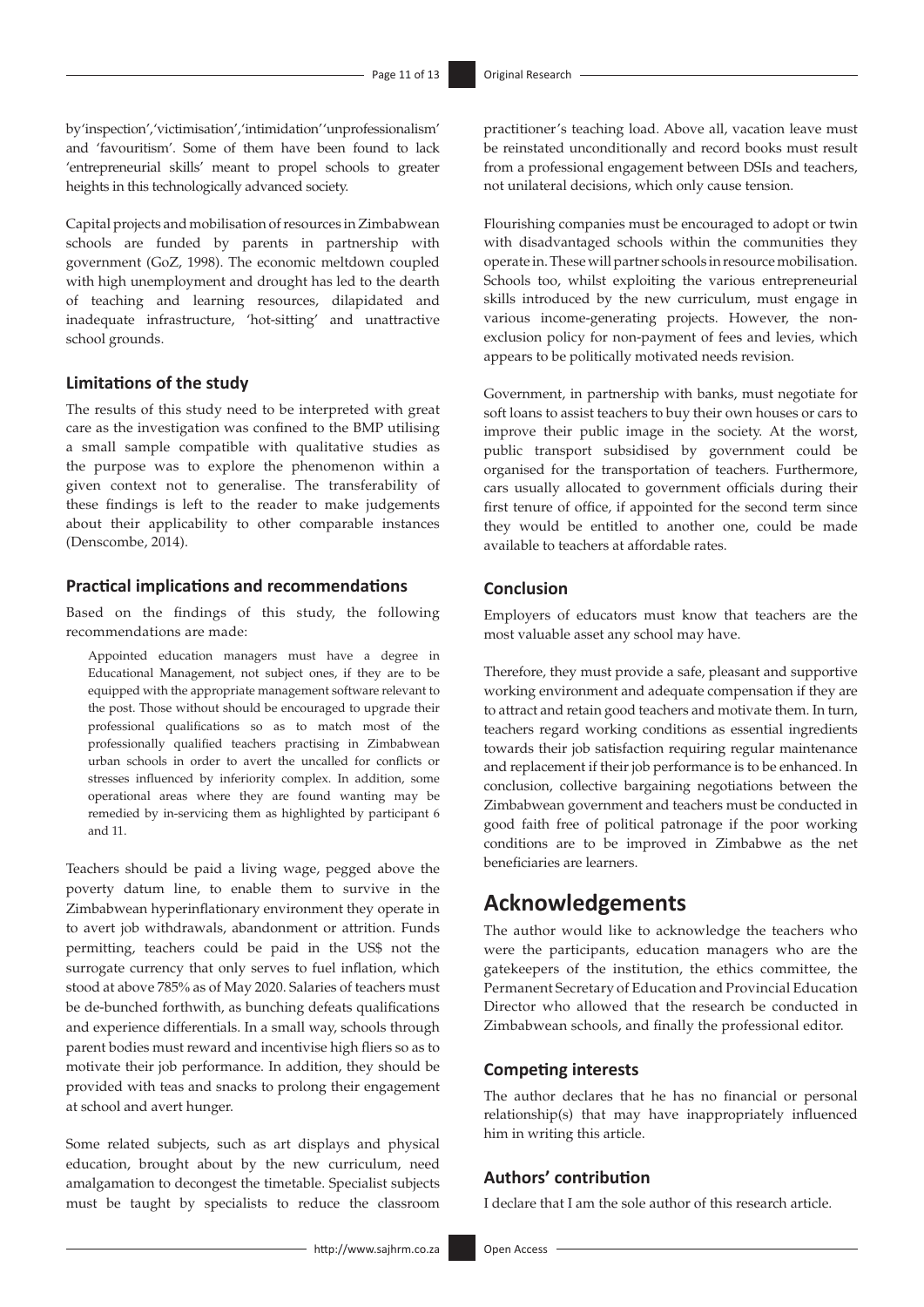# **Ethical considerations**

This article followed all ethical standards for carrying out research without direct contact with human or animal subjects.

# **Funding information**

This research received no specific grant from any funding agency in the public, commercial or not-for-profit sectors.

# **Data availability**

The authors confirm that the data supporting the findings of this study are available within the article.

### **Disclaimer**

The views and opinions expressed in this research article are those of the author and do not necessarily reflect the official policy or position of any affiliated agency of the author.

# **References**

- Adebayo, A.S., & Gombokomba, T. (2013). Dimensions of teachers' job satisfaction in primary schools in Gweru District, Zimbabwe: A factor analysis. *European Scientific Journal, 9*(5), 309–317.
- Adedeji, S.O., & Olaniyan, O. (2011). Fundamentals of teacher education: Improving the conditions of teachers and teaching in rural schools across African countries. Addis Ababa: United Nations-International Institute for Capacity Building-Africa.
- Alonge, B.D., Onnoh, O.G., Oluseseun, O.J., Ojo, O.A., & Nathaniel, O.O. (2020). Working conditions and salary as correlates of teacher's productivity in government-owned secondary schools in Emure Local Government area of Ekiti State, Nigeria. *Journal of Educational Issues*, *6*(1), 89–97. [https://doi.org/](https://doi.org/10.5296/jei.v6i1.16400) [10.5296/jei.v6i1.16400](https://doi.org/10.5296/jei.v6i1.16400)
- Amin, M. (2015). Relationship between job satisfaction, conditions, motivation of teachers to teach and job performance of teachers in MTs, Survey, Banten. *Journal of Management and Sustainability, 5*(3), 141–154. [https://doi.](https://doi.org/10.5539/jms.v5n3p141) [org/10.5539/jms.v5n3p141](https://doi.org/10.5539/jms.v5n3p141)
- Best, J.W., & Khan, J.V. (2014). *Research in education* (11th edn.). London: Alyn and Beacon.
- Charmaz, K. (2014). *Constructing grounded theory (Introducing qualitative method series)* (4th edn.). Thousand Oaks, CA: Sage.
- Chireshe, R., & Shumba, A. (2011). Teaching as a profession in Zimbabwe: Are teachers facing a motivation crisis? *Journal of Social Science, 28*(2), 113–118. <https://doi.org/10.1080/09718923.2011.11892935>
- Choy, S.P. (1996). *The condition of education: Teachers' working conditions*. NCES 97-371. Washington, DC. Retrieved from [www.allafrica.com](http://www.allafrica.com)
- Creswell, J. (2018). *Qualitative inquiry and research design: Choosing among five approaches* (4th edn.). Thousand Oaks, CA: Sage.
- Crush, J. (2012). *Zimbabweans see a future in South Africa*. Retrieved from [http://](http://www.thenewage.co.za) [www.thenewage.co.za](http://www.thenewage.co.za)
- Deckers, L. (2010). *Motivation, biological, psychological and environmental* (3rd edn.). Boston, MA: Pearson.
- Denscombe, M. (2014). *A good research guide: For small-scale social research projects* (5th edn.). Berkshire: McGraw Hill House.
- Drussilla, K., Brown, A., Deardorff, V., & Stern, R.M. (2004). *The effects of multinational production on wages and working conditions in developing countries*. Chicago, IL: University of Chicago.
- Eluka, J.C., & Okafor, N.C. (2015). *A critical review of the effects of working conditions on employee performance: Evidence from Nigeria.* Lagos: University of Nigeria.
- Evans, D.K., & Yuan, F. (2018). *The working conditions of teachers in low-and middleincome countries*. World Bank, World Development Report. Retrieved from <https://scholar.harvard.edu/feiyuan/publications/>
- Everard, K.B., & Morris, G. (1996). *Effective school management* (3rd edn.). London: PCP Ltd.
- Glaser, B., & Strauss, A. (1998). *The discovery of grounded theory: Strategies for qualitative research.* Chicago, IL: Aldine.
- Govender, M., & Bussin, M.H.R. (2020). Performance management and employee engagement: A South African perspective. *SA Journal of Human Resource Management, 18*, a1215. <https://doi.org/10.4102/sajhrm.v18i0.1215>
- Government of Zimbabwe (GoZ). (1998). *Statutory Instrument 378 (Amended)*. Harare: Author.
- Government of Zimbabwe (GoZ). (2013). *Constitution of the Republic of Zimbabwe*. Harare: Author.
- Government of Zimbabwe (GoZ). (2015). *Curriculum framework of primary and secondary education.* Harare: Author.
- Government of Zimbabwe (GoZ). (2020). *Education Amendment Act.* Harare: Author.
- Hanke, S.H. (2019). *Zimbabwe's monetary death spiral*. Retrieved from [https://](https://www.cato.org/) www.cato.org
- Harris, S.P., Christensen, S., Hanks, J., & Bowles, B. (2019). Teacher attrition: Differences in stakeholders' perceptions of teacher work conditions. *Education Sciences, 300*(9), 1–11. <https://doi.org/10.3390/educsci9040300>
- Heathfield, S.M. (2019). *What you need to know about workplaces for employees?* [https://www.thebalancecareers.com/what-is-a](https://www.thebalancecareers.com/what-is-a-workplace-1918295)[workplace-1918295](https://www.thebalancecareers.com/what-is-a-workplace-1918295)
- Hove, M., & Chenzi, V. (2020). Social media, civil unrest and government responses: The Zimbabwean experience. *Journal of Contemporary Africa*, *38*(1), 121–137. <https://doi.org/10.1080/02589001.2020.1746750>
- Hunger, M.B., Morosini, M.C., & Stobäus, C.D. (2016). Teacher quality of life: Perspectives about their welfare. *Creative Education, 7*(16), 2363–2379. [https://](https://doi.org/10.4236/ce.2016.716228) [doi.org/10.4236/ce.2016.716228](https://doi.org/10.4236/ce.2016.716228)
- Hutton, W. (2011). *Hutton review of fair pay in the public sector: Final report*. London: Retrieved from<http://www.nationalarchives.gov.uk/>
- Kakande, Y. (2015). *Slave states: The practice of kafala in the Gulf Arab Region*. New Alresford: John Hunt Publishers Ltd.
- Kennedy, G. (2012). *Economics*. Retrieved from<https://www.adamsmith.org>
- Korstjens, I., & Moser, A. (2018). Series: Practical guidance to qualitative research. Part 4: Trustworthiness and publishing. *European Journal of General Practice, 24*(1), 120–124.<https://doi.org/10.1080/13814788.2017.1375092>
- Mabhoyi, L.C. (2020). Labour relations among Zimbabwean teachers: Wellbeing and the challenges of professionals. *International Journal of Teaching and Education, 8*(2), 53–76. <https://doi.org/10.20472/TE.2020.8.2.004>
- Macleod, A. (2016). *The impoverishment of the masses*. Retrieved from [https://www.](https://www.goldmoney.com) [goldmoney.com](https://www.goldmoney.com)
- Mandel, D. (2017). *The intelligentsia and the October revolution*. Retrieved from <http://www.historicalmaterialism.org/>
- Marinette, B. (2018). The impact of working conditions on teacher attrition in secondary schools in the South West Region of Cameroon. *International Journal of Construction Education and Research, 5*(6), 59–78.
- McCombes, S. (2020). *Understanding different sampling methods*. Retrieved from <https://www.scribbr.com/methodology/sampling-methods/>
- McMahon, T. (2018). *Inflation risk*. Retrieved from [https://inflationdata.com/](https://inflationdata.com/articles/2018/05/22/inflation-risk/) [articles/2018/05/22/inflation-risk/](https://inflationdata.com/articles/2018/05/22/inflation-risk/)
- Mlambo, V.H., & Adetibu, T.C. (2020). The brain drain of teachers in SA: Identifying the dynamics of its push factors. *Journal of Social Sciences and Humanities*, *17*(1), 152–164.
- Motowidlo, S.J., & Kell, H.R. (2012). *Chapter 5 job performance*. Retrieved from [https://scholar.google.com/scholar?q=Definition+of+job+performance&btnG.](https://scholar.google.com/scholar?q=Definition+of+job+performance&btnG.x=51&btnG.y=11&hl=en) [x=51&btnG.y=11&hl=en](https://scholar.google.com/scholar?q=Definition+of+job+performance&btnG.x=51&btnG.y=11&hl=en)
- Mthiyane, S., & Chiororo, F. (2019). Chronicling the causes of school decline: The case of two Zimbabwean schools. *African Education Review*, *17*(2), 73–87. [https://doi.](https://doi.org/10.1080/18146627.2018.1514266) [org/10.1080/18146627.2018.1514266](https://doi.org/10.1080/18146627.2018.1514266)
- Munikwa, S., & Mutungwe, E. (2011). Exploring the practice of extra lessons as offered in Chinhoyi urban secondary schools, Mashonaland West Province, Zimbaby. *Journal of Innovative Research in Management and Humanities, 2*(1), 26–35. <https://doi.org/10.4314/zjts.v1i1.65220>
- Ngwenya, V.C. (2015). The factors which motivate Zimbabwean teachers amid the economic challenges the country is confronted with. *Journal of Social Science Studies*, *2*(2), 1–15.<https://doi.org/10.5296/jsss.v2i2.7016>
- Ngwenya, V.C. (2020). Curriculum implementation challenges encountered by primary school teachers in Bulawayo Metropolitan Province, Zimbabwe. *Africa Education Review, 17*(2), 158–176. [https://doi.org/10.1080/18146627.2018.](https://doi.org/10.1080/18146627.2018.1549953) [1549953](https://doi.org/10.1080/18146627.2018.1549953)
- Nhundu, T.J. (1999). Stress in the teaching profession: A comparative study of sources, incidence and severity of occupational stress of teachers and head teachers in Zimbabwe. *Zimbabwe Journal of Educational Research, 11*(2), 1–29.
- Ohide, A.D.F., & Mbogo, R.W. (2017). Impact of working conditions on teacher's job satisfaction and performance in the private primary schools in Yei Town, South Sudan. *International Journal of Education and Multidisciplinary Studies, 8*(1), 122–129.<https://doi.org/10.21013/jems.v8.n1.p12>
- Owens, R.G. (1995). *Organizational behavior in education*. New York, NY: Allyn and Bacon.
- Portland Community College. (2015). *Top 4 workplace issues that businesses are facing today: Continuous learning workplace issues for individuals, management and businesses.* Retrieved from [https://climb.pcc.edu/blog/top-4-workforce](https://climb.pcc.edu/blog/top-4-workforce-issues-that-businesses-are-facing-today)[issues-that-businesses-are-facing-today](https://climb.pcc.edu/blog/top-4-workforce-issues-that-businesses-are-facing-today)
- Shirrell, M., & Reininger, M. (2017). School working conditions and changes in student teachers' planned in teaching. *Teacher Education Quarterly, 44*(2), 49–78. Retrieved from<http://www.matthewshirrell.com/publications.htm>
- Shonk, K. (2019). *Negotiation Strategies: Bernie Sanders' pragmatic approach to negotiating in the Senate*. Retrieved from <https://www.pon.harvard.edu/>